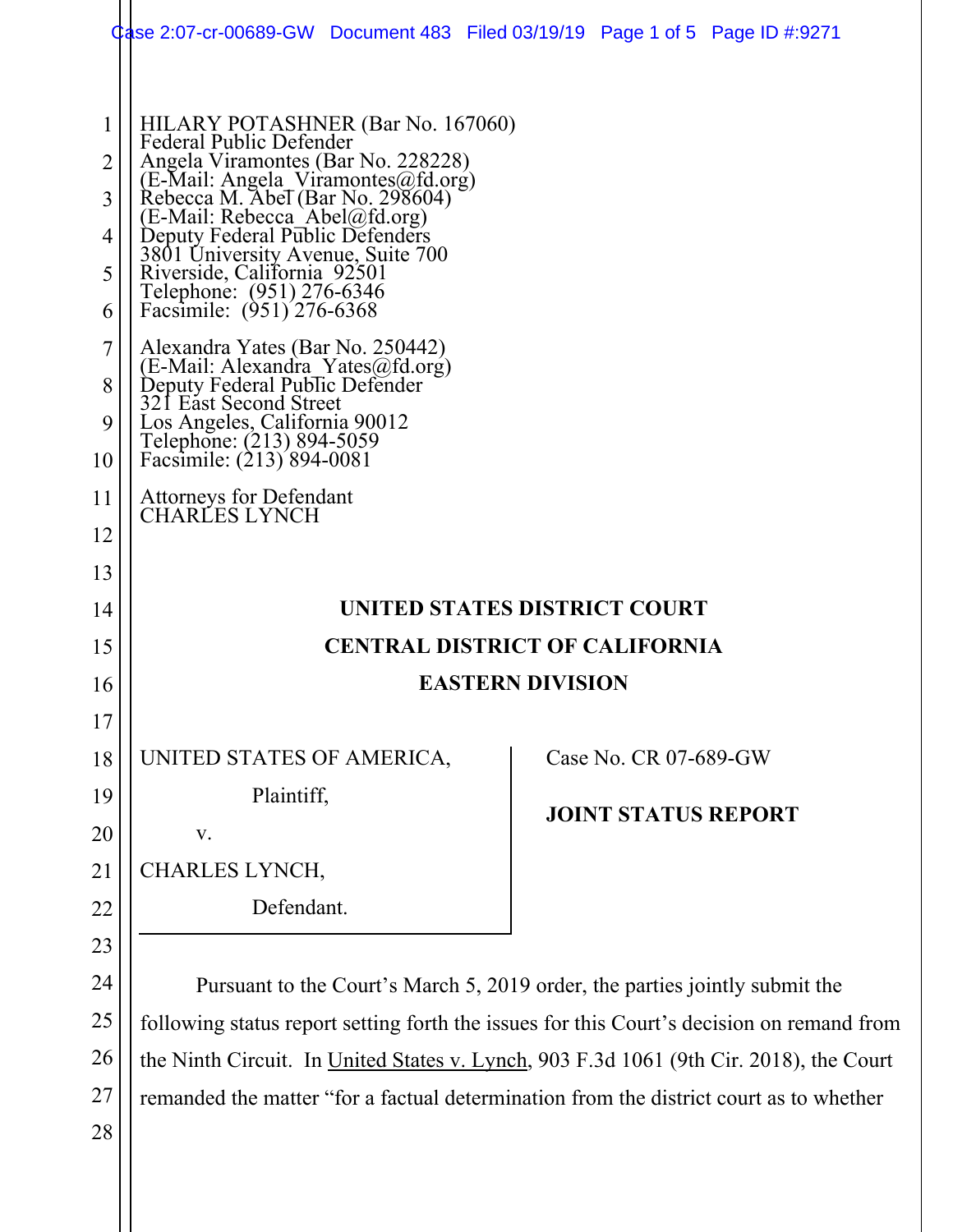Lynch's activities were in compliance with state law, and particularly whether CCCC operated under the required collective form." Id. at 1086-87. The Court further said that in order to determine "whether Lynch strictly complied with California marijuana laws" the district court may need to make "specific findings of fact, as well as legal determinations." Id. at 1087. Following remand, the parties have met and conferred and propose the following procedure for resolution of the issues on remand.

1

2

3

4

5

6

7

8

9

10

11

12

13

14

15

16

17

18

19

20

21

22

23

# **I. Briefing on Preliminary Legal Issues**

Prior to fact-finding, it would be efficient for the parties to have the opportunity to brief, and Court to resolve, the following preliminary legal questions:

**A.** Who bears the burden of proving that Mr. Lynch's activities were in compliance with state law?

- **B.** What standard of proof applies to the party bearing the foregoing burden?
- **C.** What state laws apply in determining whether Mr. Lynch "strictly complied with California marijuana laws"?

The parties recommend the following briefing schedule on these issues:

Government brief -- 25 page limit -- April 11, 2019.

• Defense brief -- 25 page limit -- May 2, 2019.

If the Court wishes to hear argument on the issues, the defense is available for a hearing on a day convenient to the Court. The government recommends that the Court set a hearing date on the preliminary briefing now. The government expects that after making any rulings at the hearing, the Court will then set a schedule for further proceedings.

# **II. Discovery Period**

24 25 26 27 28 Following the Court's resolution of the preliminary legal issues, the defense requests a discovery period during which the parties may request and produce additional evidence relevant to the factual determinations required on remand. The defense expects that this discovery will include the retention and production of evidence from experts, including financial experts. Because there are outstanding

2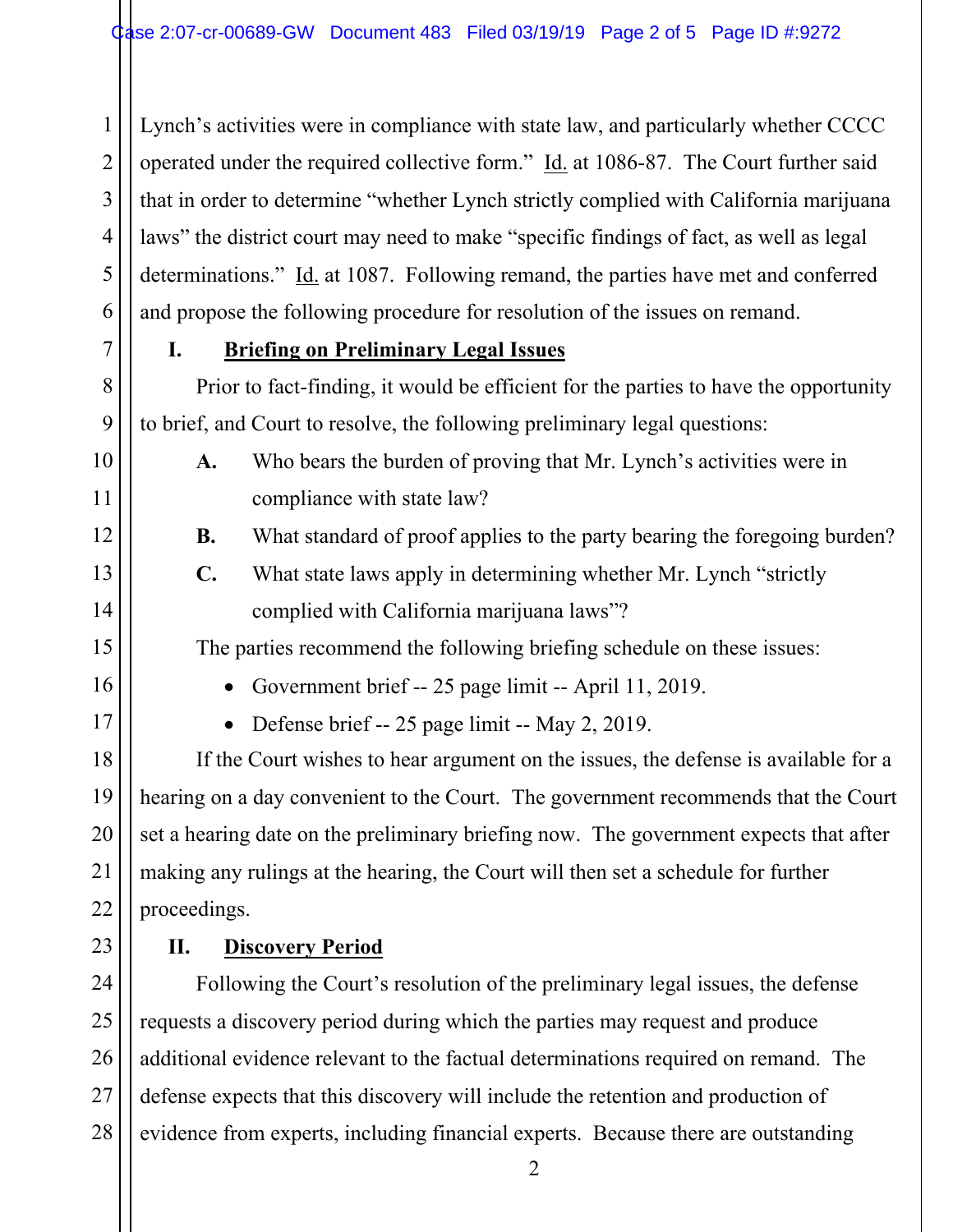questions on the applicable state law, the defense cannot predict the time period necessary to complete this discovery.

The government thinks setting a formal discovery period at this time is unnecessary and will complicate and delay the proceedings in this already protracted matter. Both parties maintain their reciprocal discovery obligations. The retention of experts or other witnesses in addition to those presented at the prior four sentencing hearings remains theoretical. If a party later produces materials incompletely, or a party to whom materials have been produced needs more time, the matter can be taken up, and an adjustment to the existing schedule sought, if and when such a situation arises.

# **III. Briefing and Evidentiary Hearing on the Merits**

After resolution of preliminary issues, the parties expect to set with the Court a schedule for briefing on the evidence and merits. Subject to any later developments, the parties anticipate that briefing on the merits will be similar to a suppression motion with the party bearing the burden going first. The briefing may include presentation of evidence from the existing record, and/or new evidence such as declarations with new witness testimony.

The defense requests that any new evidence be disclosed during the abovementioned discovery period, and, most importantly, in advance of the evidentiary hearing discussed below.

The government believes that a discovery period is unnecessary, as set forth above. New testimony during briefing on the merits may be responsive to materials presented in an opposing party's brief and could not be anticipated during an advanced discovery period. Again, if a party has discovery objections, or needs additional time to respond, it can alert the Court when the issue arises.

The defense requests that following the merits briefing, the Court set an evidentiary hearing at which the defense may cross-examine those declarants, including experts, presenting evidence against Mr. Lynch. The defense has no objection to the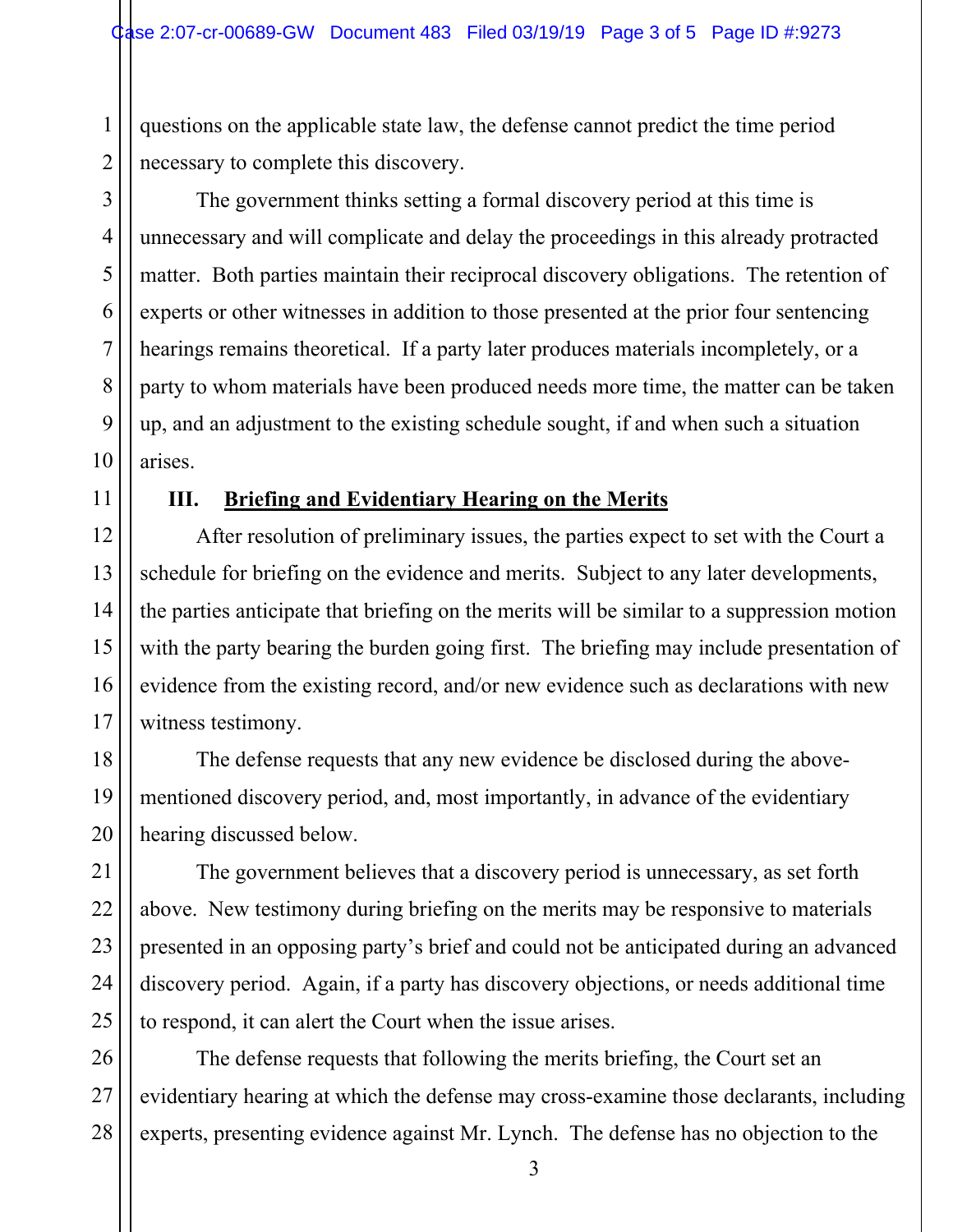status conference the government requests below, at which the details regarding the witnesses and evidence to be presented at the evidentiary hearing can be worked out.

The government believes that it would be wise to have a status conference after evidentiary briefing. It has no objection to setting an evidentiary hearing with crossexamination if either party produces new witness evidence and the Court believes that there is a factual dispute. However, if parties rely solely on materials from the prior four sentencing hearings, or if the Court sees no factual disputes, a further evidentiary hearing may not be necessary. Moreover, some of the potential witnesses will may be out of state, for example, the defendant and the government's original case agent. A preliminary status conference may avoid needless travel.

11

1

2

3

4

5

6

7

8

9

10

12

13

14

### **IV. Post-Evidentiary Briefing**

At the conclusion of briefing and presentation of evidence, the parties anticipate conferring further with each other and the Court to determine whether further briefing is necessary on issues such as factual findings and conclusions of law and/or the appropriate remedy.

| 15 | appropriate remedy.                                                            |  |  |  |  |  |
|----|--------------------------------------------------------------------------------|--|--|--|--|--|
| 16 | The parties are prepared to discuss this proposal with the Court at the status |  |  |  |  |  |
| 17 | conference on March 21, 2019 at 9:00am.                                        |  |  |  |  |  |
| 18 |                                                                                |  |  |  |  |  |
| 19 |                                                                                |  |  |  |  |  |
| 20 | Respectfully submitted,                                                        |  |  |  |  |  |
| 21 | <b>HILARY POTASHNER</b><br>Federal Public Defender                             |  |  |  |  |  |
| 22 |                                                                                |  |  |  |  |  |
| 23 | By /s/ Angela Viramontes                                                       |  |  |  |  |  |
| 24 | DATED: March 19, 2019<br><b>ANGELA VIRAMONTES</b>                              |  |  |  |  |  |
| 25 | ALEXANDRA YATES<br>REBECCA M. ABEL                                             |  |  |  |  |  |
| 26 | Deputy Federal Public Defenders<br>Attorneys for Defendant CHARLES LYNCH       |  |  |  |  |  |
| 27 |                                                                                |  |  |  |  |  |
| 28 |                                                                                |  |  |  |  |  |